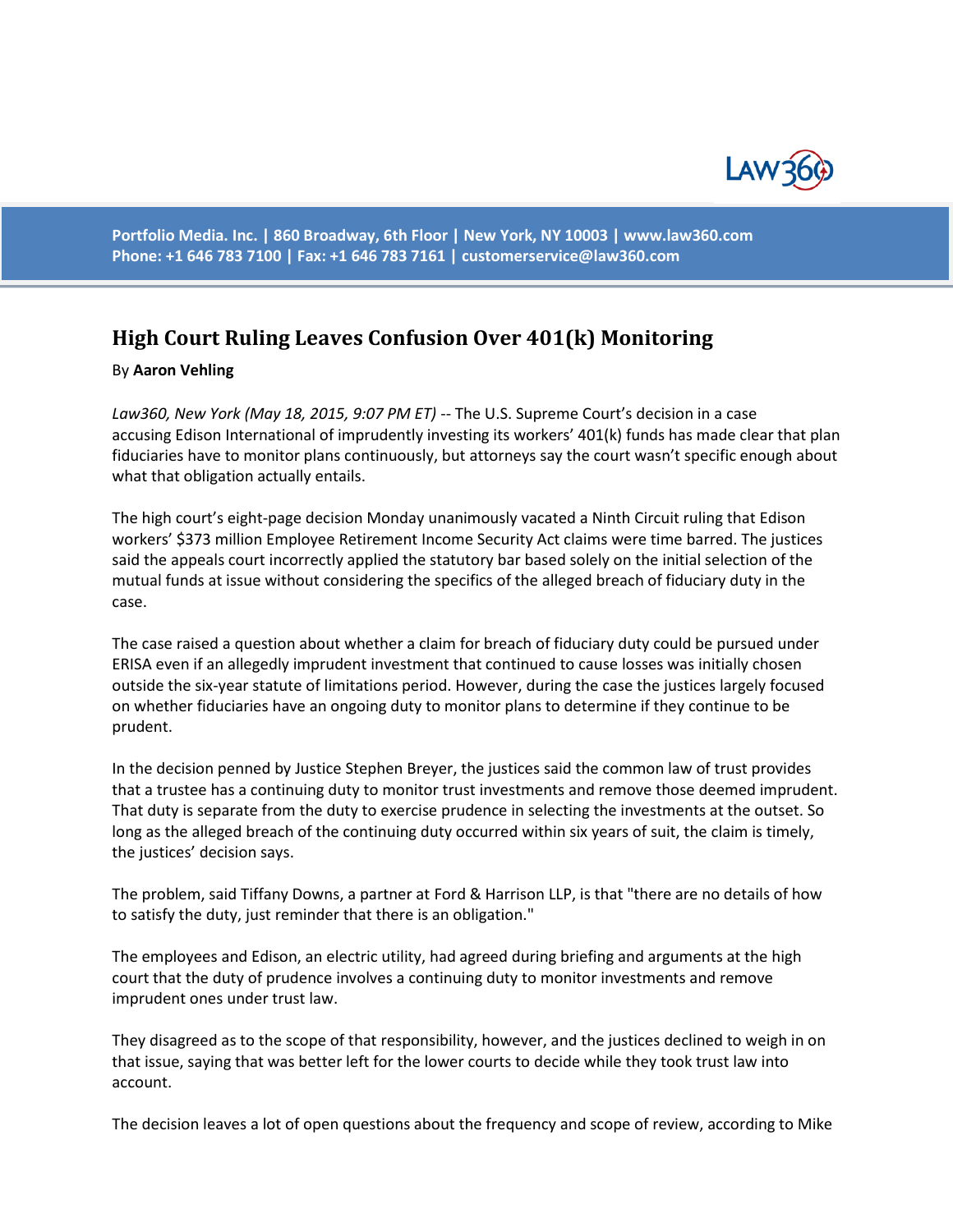Graham, co-chair of the ERISA litigation affinity group at McDermott Will & Emery LLP.

Any questions of whether a fiduciary should examine a plan every month or every quarter, for example, or look at the plan upon a change in ownership or leadership of a mutual fund were remanded for consideration, which aligns with Justice Sonia Sotomayor's emphasis that these questions are for lower courts to handle first, he said.

Downs said that other considerations, like depth of review, fees, investment managers and the value of assets were also not touched upon in the decision.

"It would have been nice for [the justices] to provide general guidelines," she said.

Going forward, fiduciaries have a lot to consider.

"Now it's left for fiduciaries to hash out what that means for their side … what processes and benchmarks should be put in place to document continuous monitoring," Graham said.

Fiduciaries must be able to show a prudent process in the course of administering the plan, Ross said, noting that "the process has never been more important than it is today."

Even with a documentation of good-faith efforts to administer a plan, whatever the depth and breadth of those efforts may be, "floodgates" of plaintiffs have a window for bringing claims against fiduciaries stemming from these processes, Downs said.

If there really is no statute of limitations because of a continued duty, fiduciaries could see more claims based on the fees of plans because of the absence of more stringent guidelines in the decision, she said.

In a hypothetical instance, a specific fund for a plan could have been picked one year and then 10 years later a claim could be brought over a fee hike, but under ERISA plans don't necessarily have to be the cheapest, if compared to certain other factors, such the type of investment, Downs said.

However, where the justices didn't give litigants much to work with, they did offer a faint roadmap for the courts, according to Mayer Brown LLP partner Nancy G. Ross.

The decision says that courts need to look at these claims more broadly than they did in the instant case and determine whether or not the nature of a claim is a duty of prudence in monitoring of plans or selecting those plans from the outset, she said.

The justices' decision will allow courts in duty-to-monitor cases to have a grasp on a substantive, decisional point, said Tim McDonald, a partner in the labor and employment practice group at Thompson Hine.

The duty to monitor not only informs what the statute of limitations are here, he said, but it also helps courts know what the standard is of the claim itself once the limitations hurdle is cleared.

Furthermore, that duty-to-monitor language could be applied to merits cases as well as statute-oflimitations cases, McDonald said, which is among the most interesting outcomes of the decision.

Overall, Ross said that the decision might have opened up a lot of questions for lower courts when